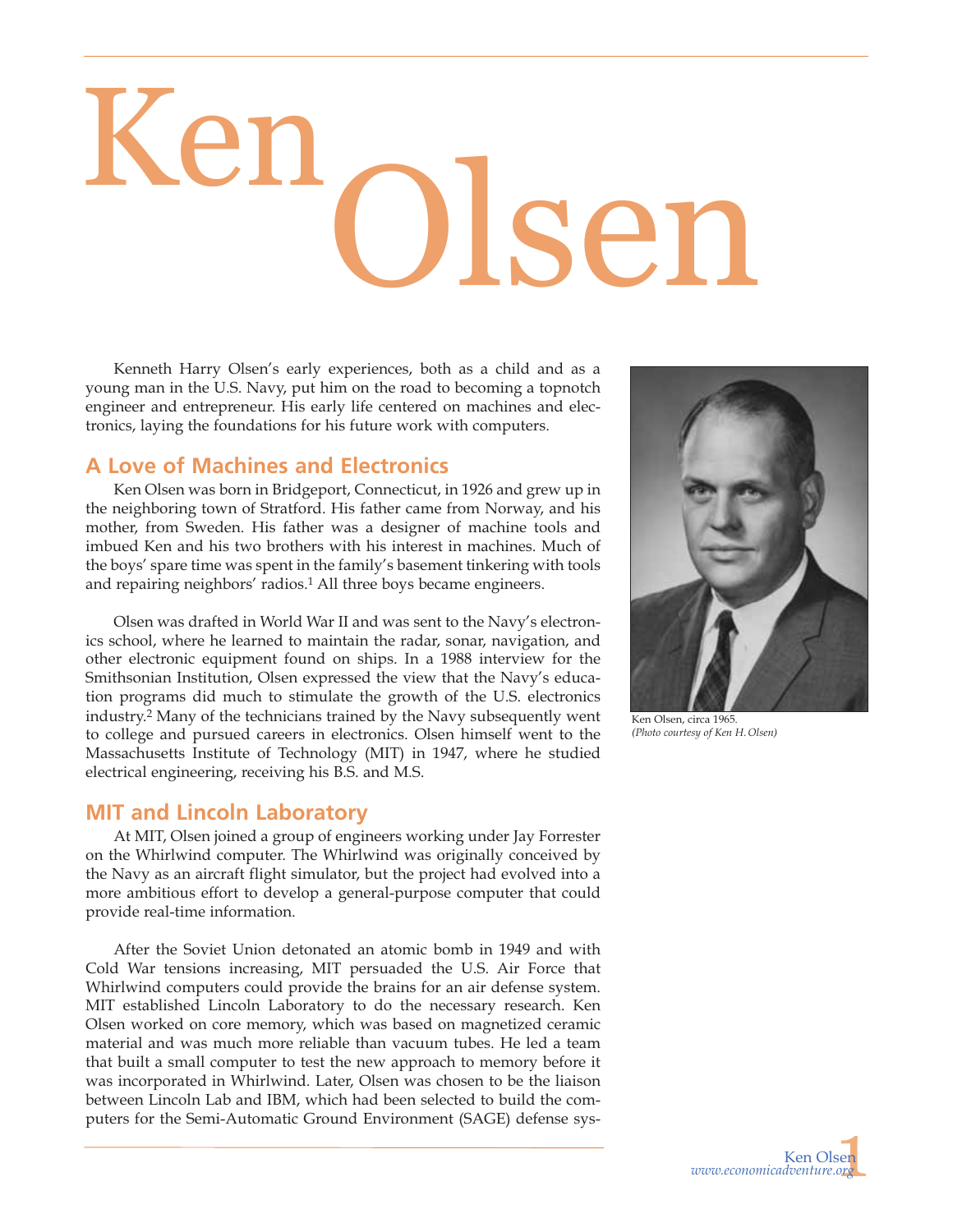

tem. In this capacity, Olsen was exposed to two contrasting management models—the freewheeling environment of Lincoln Lab and the more bureaucratic style of IBM. Later, in his own company, Olsen would try to follow the Lincoln Lab approach.3

Olsen next worked on developing the TX-0 computer, which was the first general-purpose

Massachusetts Institute of Technology computers. *(Photo courtesy of the Boston Public Library, Print Department)*

computer to use transistors rather than vacuum tubes.4 The TX-0 was interactive, and the immediate feedback generated much excitement among users. However, Olsen was frustrated. In his Smithsonian interview, he said that research alone was not satisfying. He wanted people to care and to put his ideas into action.<sup>5</sup>

# **Establishing DEC**

In 1957, Ken Olsen and an MIT colleague, Harlan Anderson, decided to start their own firm. They believed strongly that "electronics was going to revolutionize industry."6 They approached the American Research and Development (ARD) Corporation, an early venture capital firm, to fund their business. They received \$70,000 in equity and the promise of a loan of \$30,000 in exchange for a 70-percent interest in the company.

General Georges Doriot, the head of ARD and a highly regarded professor at the Harvard Business School, was intrigued by Olsen and Anderson's idea that they could build computers more cheaply than IBM.7 However, in preparing their business plan for ARD's board, Olsen and Anderson were counseled to downplay the concept of "computer." It was a new industry, dominated by large, established firms, and some of these were losing money in their computer operations. So, Digital Computer Corporation became Digital Equipment Corporation (DEC).

Olsen and Anderson started their company in the small town of Maynard, Massachusetts, in a woolen mill built in 1845. Ken Olsen's brother Stanley became the first employee. The first products were computer modules that were sold to universities and other research organizations that wanted to experiment with computer technology. After a year, they had made a small profit.

# **PDP-1 and PDP-8**

DEC's first complete computer was the PDP-1. PDP stands for Programmed Data Processor. The name was chosen to get around restrictions on U.S. government organizations' acquiring more computers until existing computers were more fully used.8 The PDP-1 was simple and fast

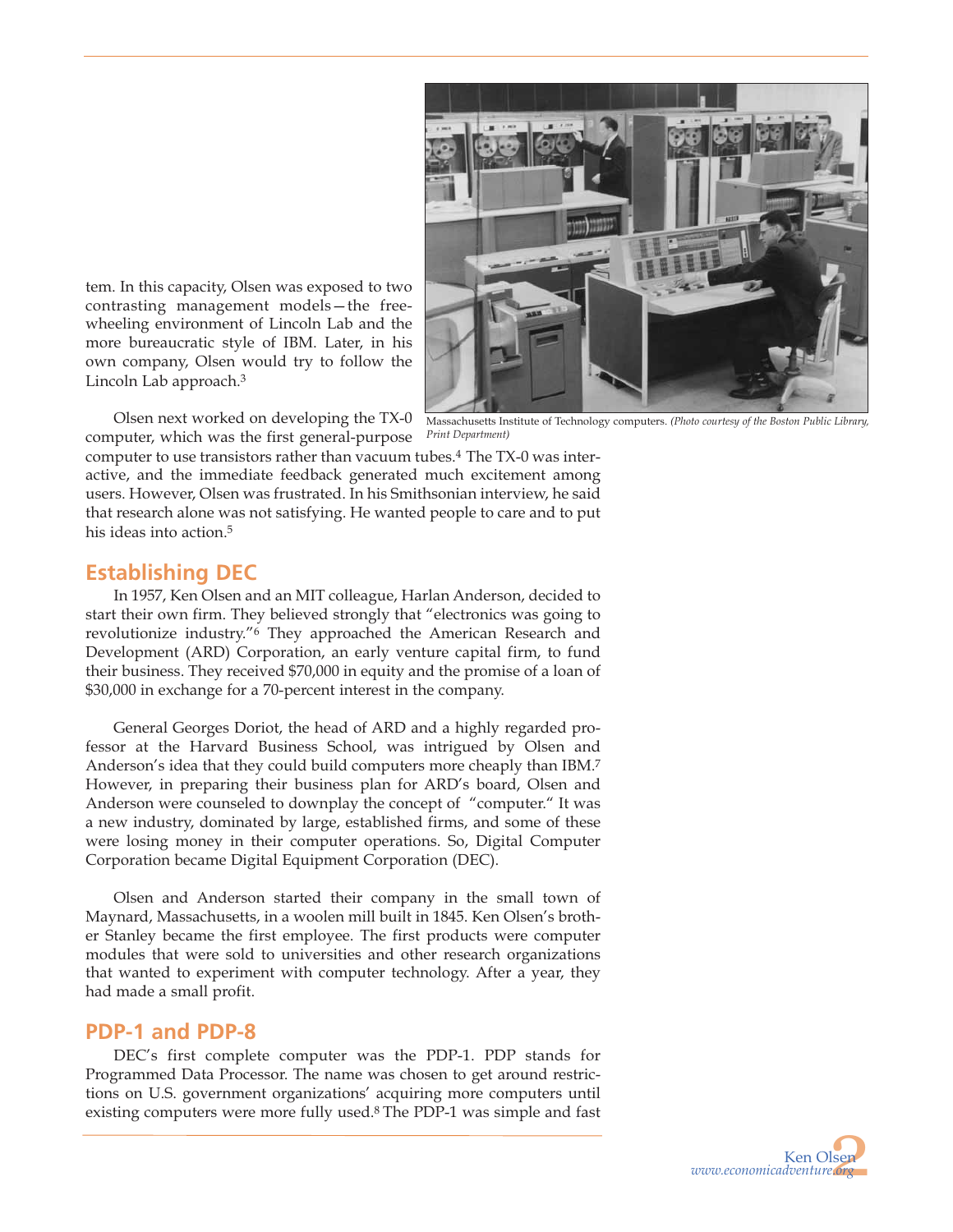and, compared with other computers of the time, relatively inexpensive at \$120,000. It was interactive, so the operator could receive immediate feedback. Mistakes in inputting information could be detected at once. Scientists could analyze experimental results and know right away whether the experiment had been done correctly.

Customers for the PDP-1 were engineers and scientists, who would develop their own software. DEC had originally contracted with some MIT professors to supply software, but they did not deliver; so DEC marketed the PDP-1 as a machine for users who could write their own programs.<sup>9</sup> The first PDP-1s were sold one at a time to separate customers, but in 1962 International Telephone and Telegraph made a large purchase of 15.10

DEC's big success came with the introduction of the PDP-8 in 1965. Regarded as the "first commercially successful minicomputer,"11 the PDP-8 was priced aggressively at \$18,000. This low price greatly expanded the market. The PDP-8 was popular for scientific and industrial uses. Often, it was sold to companies that incorporated the PDP-8 into larger systems, including components from other vendors and customized software. These companies, called original equipment manufacturers (OEMs), then sold the packages to final customers. Educational institutions were important customers, particularly after the price was reduced even more; the relatively simple PDP-8 was very useful in teaching how computers work.

In designing the PDP-8, considerable attention was paid to its physical appearance. Olsen took a personal interest and drew upon ideas found in household appliances to make the PDP-8 colorful and attractive.12 The term "minicomputer" originated with correspondence from DEC's representative in England during the 1960s; he drew a link between the small computer and mini skirts and his Mini Minor car.13

The PDP-8 was followed by the very successful PDP-11 and later the VAX series of computers. During the 1970s, key customers were the OEMs, telephone and utility customers, medical users, universities and government, and manufacturers who used the computers for controlling and monitoring processes. With its greatly expandable memory system, the VAX was popular for design work, and software written for one model would also work on others.

#### **Rapid Growth and Competitive Pressures**

DEC grew rapidly in the 1970s, as demand for computers soared. Worldwide employment increased from 7,800 in 1972 to 67,000 in 1982.14 Despite failing to develop a strong contender in the market for personal computers, DEC continued to prosper through most of the 1980s. DEC began to move into the commercial business market, long dominated by DEC's big success came with the introduction of the PDP-8 in 1965. The PDP-8 was popular for scientific and industrial uses. Often, it was sold to companies that incorporated it into larger systems, including components from other vendors and customized software.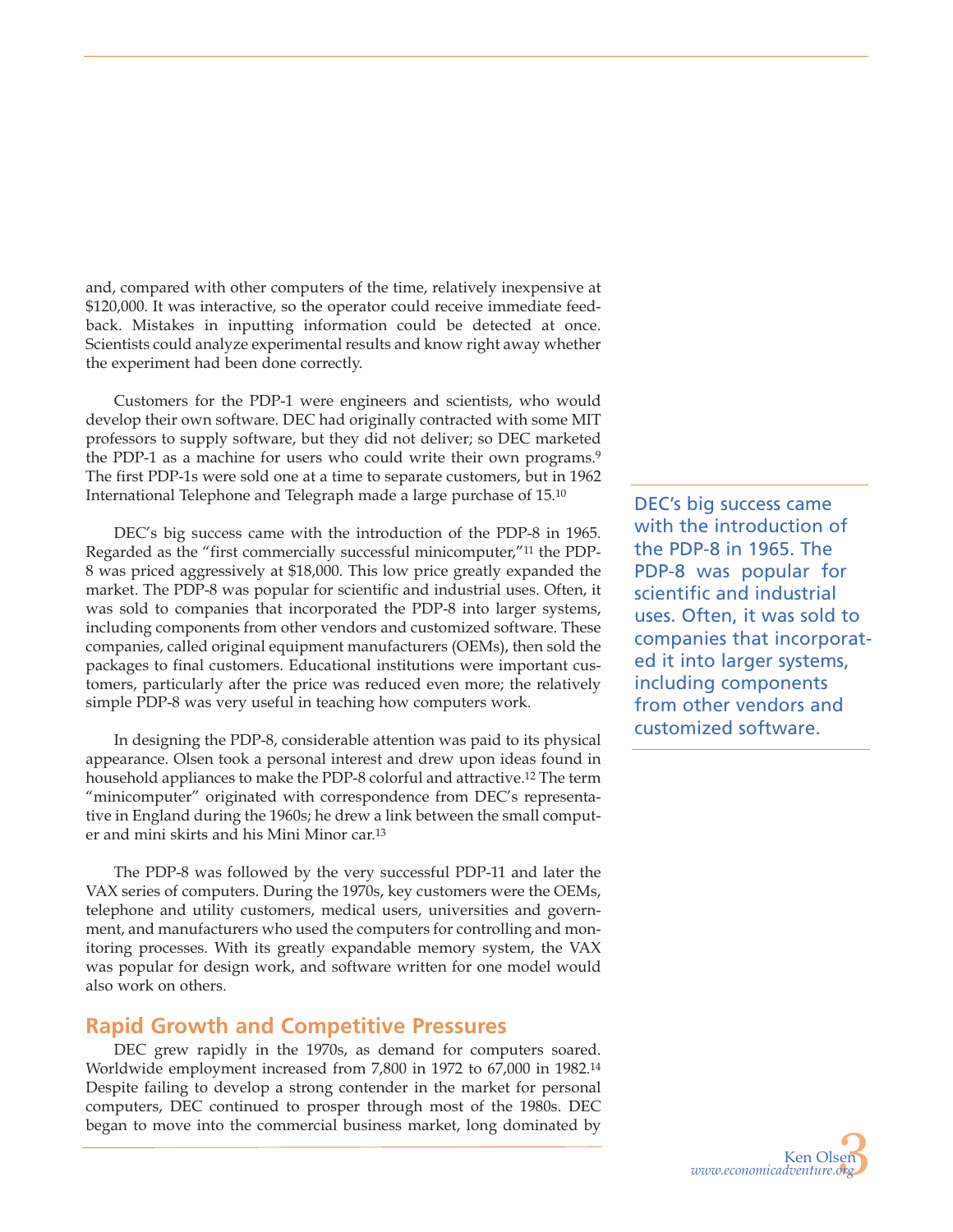

IBM. Powerful VAX super-minicomputers could perform tasks once the realm of mainframes. DEC was a pioneer in networking, and linking VAX units together magnified their already formidable capabilities. By the late 1980s, DEC employed more than 100,000 people worldwide.

ARD Annual Meeting Dinner, March 1971. Seated, left to right: Herbert H. Lank, CED Director; Ken H. Olsen, DEC; Robert M. Beckett, Adage. Standing, left to right: E. Hervey Evans, McNair; G. William Miller, Textron; George F. Doriot; Nicholas DeWolfe, Teradyne; Claude Janssen, EED Director; Dr. Maurice Ponte, ANVAR. *(Photo courtesy of Ken H. Olsen)*

Despite these successes, DEC began

to come under intensifying competitive pressure. Minicomputers began to be challenged by workstations, powerful versions of the personal computer configured and equipped for business uses. Additionally, the industry was moving more and more to common software, whereas one of DEC's strengths had been the compatibility of all of its machines using its own proprietary software. DEC was not alone in its struggles; all the major minicomputer companies were losing ground.

DEC experienced losses in the early 1990s and found itself having to make large layoffs. Layoffs were anathema to Ken Olsen, who had taken pride in treating DEC's employees well. In 1992, he left the firm. He became involved with a small computer company that provided assistance to companies with their older "legacy" computer applications. DEC was unable to regain its momentum and in 1998 was acquired by Compaq Computer, a manufacturer of personal computers. In 2002, Compaq merged into Hewlett Packard.

#### **Management Approach**

Under Olsen's leadership, the links between academia and DEC were strong. Although a few senior people did not have college degrees, most employees were engineering graduates, and many had advanced degrees. In his Smithsonian interview, Olsen makes frequent references to MIT and the MIT way of doing things. The atmosphere at DEC was informal and egalitarian, much like a university setting. People were expected to propose new ideas and argue strongly for their projects, again much like the environment of a top research university. Olsen clearly valued smart people and thought that competition between them was productive.

In the mid-1960s, to foster creativity and commitment, Olsen developed a management approach centered on product lines. Product-line managers were responsible for carrying their projects through to fulfillment. They competed fiercely with one another for senior management support and for the manufacturing, sales, and other resources necessary to carry out their projects. Once support and resources were secured, however, they had considerable authority and freedom in execution. The product lines were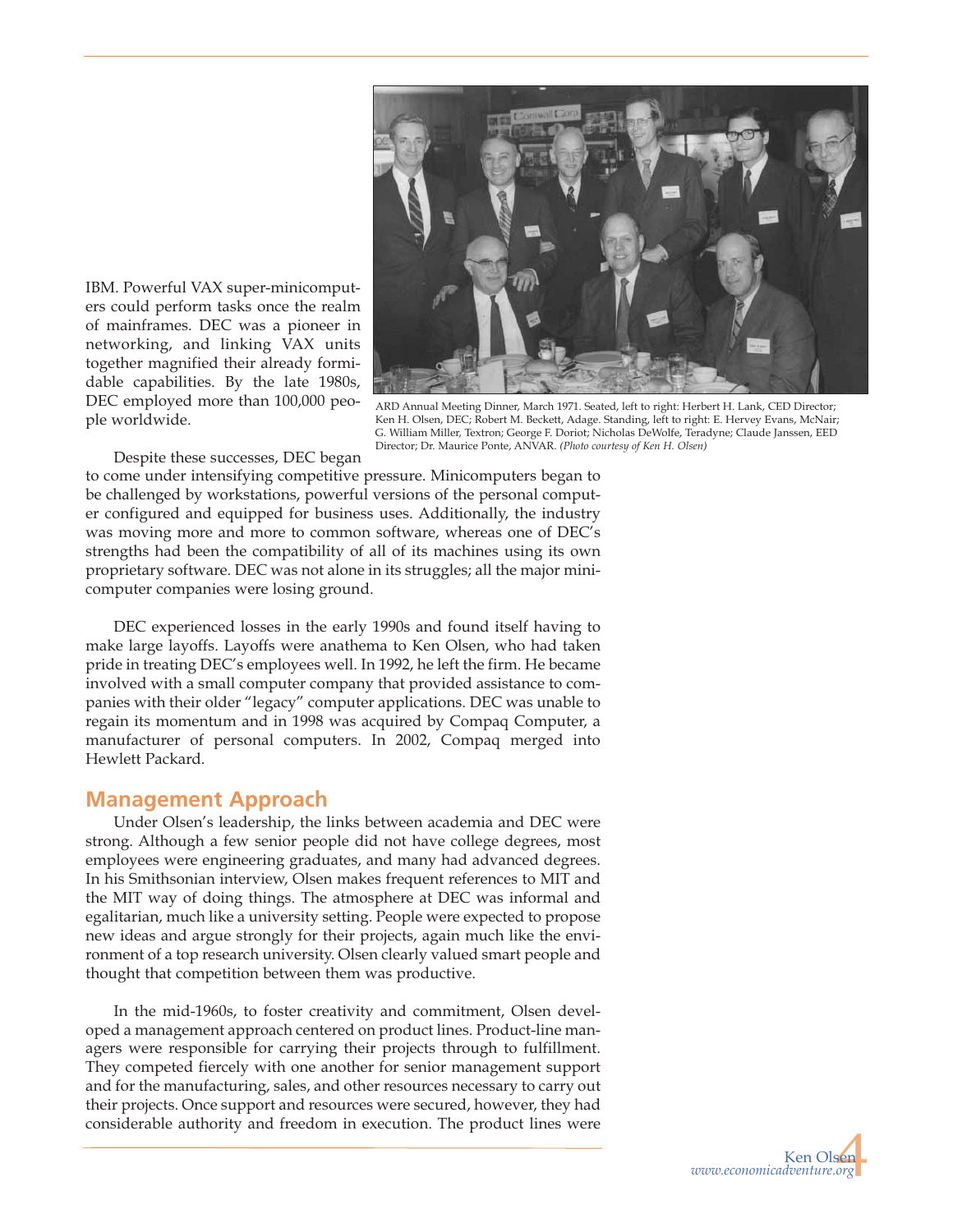overlaid on a more traditional management hierarchy. This structure could be confusing and stressful at times, but it seemed to serve DEC well for many years and was adopted by many other high technology companies.

Ken Olsen and associates at the New York Stock Exchange. (*Photo courtesy of* Ken H. Olsen)

# **Other New England Minicomputer Companies**

DEC was the most prominent of several minicomputer companies that flourished in New England in the 1970s and 1980s and that came to symbolize the region's transformation from a mature economy oriented to textiles and leather goods to a dynamic, knowledge-based economy.

Wang Laboratories was founded in 1951 by An Wang. While at Harvard in the late 1940s, Dr. Wang wrote papers on core memory that inspired Jay Forrester to follow this approach for the Whirlwind. Wang's first major successes came in the 1960s with electronic calculators. In the 1970s, Wang shifted into computers oriented to word processing. Wang systems were very popular, but during the second half of the 1980s, competition from personal computers led to the firm's collapse. In 1992, Wang Laboratories declared bankruptcy. The much smaller Wang that emerged was eventually acquired by a European information and communications company.

Data General was founded in 1968. Edson de Castro had been a top DEC engineer who had worked on the PDP-8. When his ideas for developing a more powerful computer were rejected, he left with several colleagues to start his own firm. Data General quickly produced the Nova computer, which was fast and powerful and which sold very well. In the 1980s, Data General started to struggle as it faced competition from DEC's VAX series and later from personal computers and workstations. It survived until 1999, when it was acquired by EMC.

Although the departure of de Castro deeply angered Ken Olsen, the formation of Data General has often been cited as an illustration of how spinoffs of high technology companies and entrepreneurial role models helped transform New England.15

Prime Computer was founded in 1972. It produced fast computers for scientific users. It had a strong software orientation and was a pioneer in networking. Prime flourished in the early 1980s, but, as the decade progressed, it faced growing competition from workstations. It was further weakened by

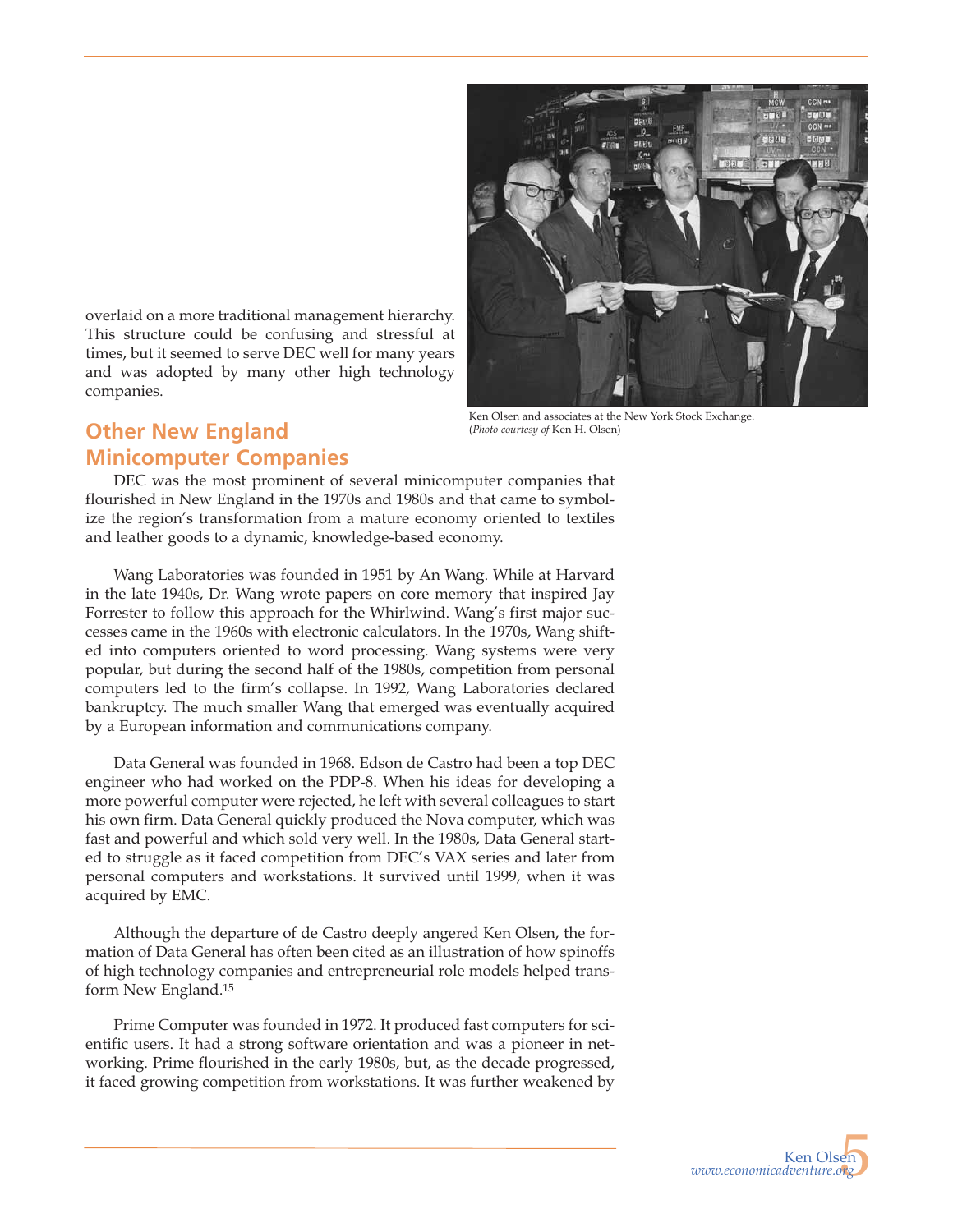Ken Olsen and DEC contributed importantly to the development of the computer industry. They created the minicomputer and expanded the market for computers.

efforts to avoid a hostile takeover following its own acquisition of ComputerVision, a specialist in computer-aided-design and manufacturing. In 1992, Prime's operations were terminated, although ComputerVision continued to exist.

Several other computer companies spun off from Prime and Data General.

All of the minicomputer companies did very well during the 1970s and early 1980s. They created many new jobs in central and eastern Massachusetts and southern New Hampshire, and their success coincided with a more general resurgence in the regional economy. They were a highly visible demonstration of the increasing technological sophistication of the region's industry and the growing importance of education and industry/university linkages.

#### **Legacy of Olsen and DEC**

Olsen and DEC contributed importantly to the development of the computer industry. They created the minicomputer and, with their aggressive pricing, expanded the market for computers. They were pioneers in computer networking. Olsen placed great emphasis on the interactive nature of computers and the idea that computers should be fun and exciting. A host of computer enthusiasts developed as a result of exposure to early DEC machines. The technical capabilities and elegance of DEC products were very appealing. Former users often speak passionately about them; in one private conversation, a former DEC customer described the PDP-11 as "graceful" and "stealthful."

DEC was an important company. It created many jobs in New England and, for a time, was the largest private employer in both Massachusetts and New Hampshire. It also symbolized the more general transformation taking place in the region during the 1980s. Both the reality and the image of New England changed during this period. In the early 1970s, New England was seen as a tired and possibly declining region. By the 1980s, the region was regarded as a center of innovation and creativity that other parts of the country sought to emulate. DEC was the most dramatic example of the new New England.

Written by Albert Barnor, Economic Education Specialist, and Lynn Elaine Browne, Executive Vice President and Economic Advisor, Federal Reserve Bank of Boston, September 2003